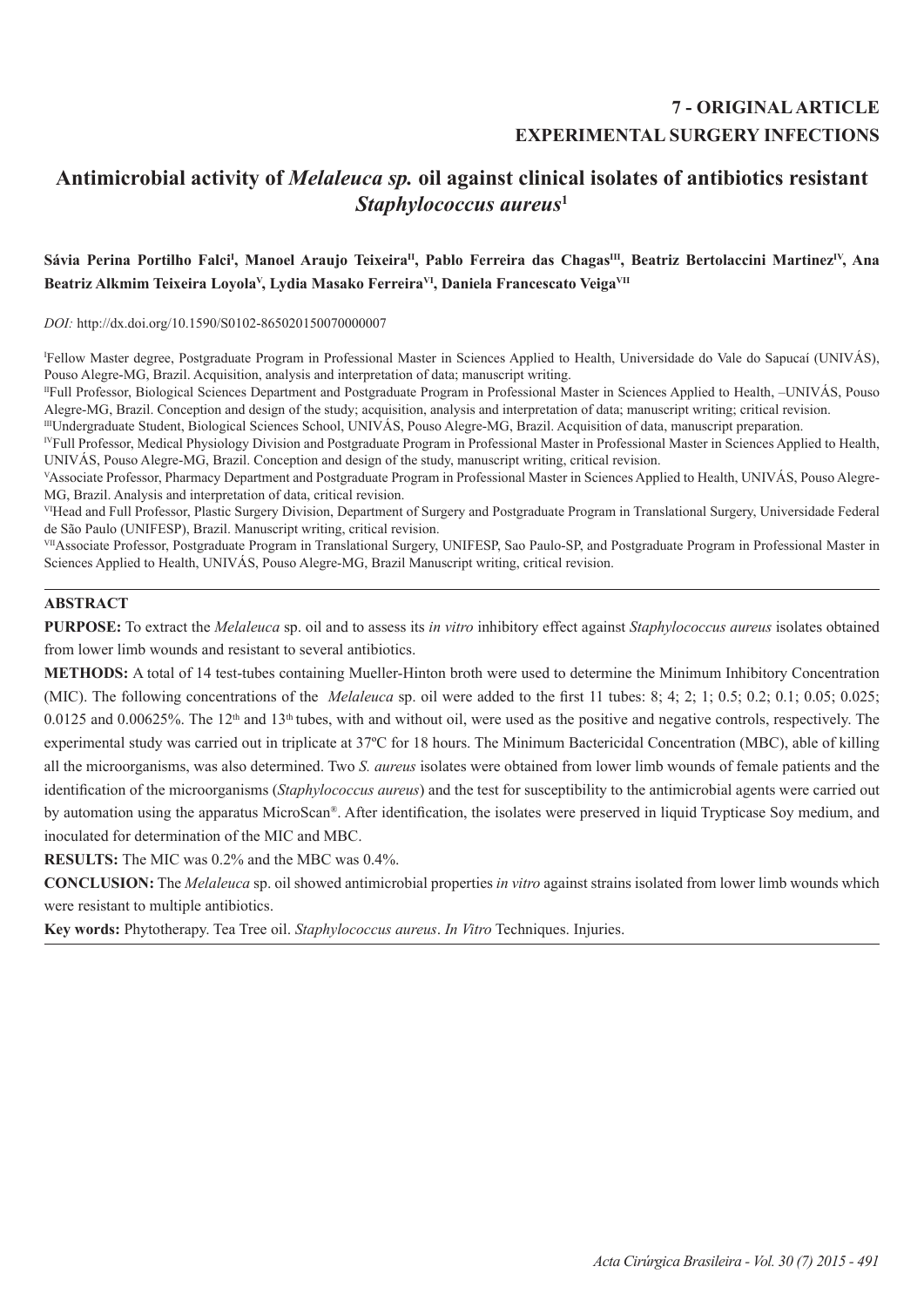### **Introduction**

*Staphylococcus aureus* are pathogenic microorganisms responsible for a mortality superior to that caused by AIDS, tuberculosis and viral hepatitis together in the United States of America<sup>1</sup>. They are commonly found associated with surgical site infections and several other clinical implications<sup>2</sup>. The presence of infectious microorganisms is a major cause of fail on wound healing<sup>3</sup>.

The indiscriminate use of antibiotics against staphylococcal infections has been a practice used throughout the world, which has resulted in an increase in methicillin-resistant *Staphylococcus aureus* (MRSA) and other antimicrobial resistance profiles<sup>4</sup>.

Research into the medicinal action of essential oils from some plants is becoming more popular, since many synthetic drugs are related to undesirable collateral effects, such as nephrotoxicity and ototoxicity<sup>5</sup> Among the studied herbal substances, the plant known as the "tea tree" (*Melaleuca alternifólia* Cheel) is one of the most important, since it has already shown action against MRSA, coagulase-negative streptococcus and staphylococcus and coliforms<sup>6-8</sup>.

Australia was pioneer in the use of *Melaleuca alternifólia* oil (TTO), but many other species can be found around the world9 . Species of *Melaleuca armillaris*, *M*. *acuminata* and *M*. *stypheloiodes* are cultivated in Tunisia10, and oils from species of *M. ericifolia*, *M*. *leucadendron*, *M*. *armillaris* and *M. styphelioides* have been extracted in Egypt<sup>11</sup>. The use of *M*. *leucadendron* has been described in western Malaysia and Vietnam and *Melaleuca quinquenervia* in the USA12,13. Although the oil of *M*. *alternifólia* is the most commercialized one throughout the world, the water distillation of other species can produce oils with similar constitutions, such as *M*. *linariifolia*  and *M*. *dissitifloria*14.

The action of *Melaleuca alternifólia* oil was studied using transcription profiles for a better understanding of the activity of TTO on *S. aureus* strains<sup>15</sup>. This research showed that the action could be constituted not only of a mechanism, but also by an action with multi-component characteristics mainly affecting the cell wall<sup>15</sup>. These results corroborated other authors findings, which described the bactericidal activity of TTO as being attributed to its ability to denature proteins and alter the structure and function of the cell wall membrane<sup>9,16-18</sup>.

Studies have been carried out with the species *M*.

*hypericifolia* and *M*. *thymifolia* in Brazil, at the Federal University of Viçosa17. The *Melaleuca* sp. are cultivated as ornamental plants in the city of Pouso Alegre, in the south of the state of Minas Gerais, and the oil extracted from these plants could have properties equal or similar to that extracted from *M. alternifólia*, but at a lower cost, since it is cultivated in Brazil. Thus, the aim of the present study was to extract the oil from *Melaleuca* sp. and to assess the *in vitro* inhibitory effect of this oil against *Staphylococcus aureus* obtained from lower limb wounds, which were resistant to several antibiotics.

### **Methods**

# *Extraction and identification of the chemical properties of the essential oil from Melaleuca sp*

 The oil was extracted from the plant leaves by water distillation using Clevenger type equipment (Hermex Glassware – Brazil). After extraction, it was stored in dark flasks in a refrigerator at 5ºC. The chemical properties were identified by gas chromatography using a model 7890 gas chromatograph (Agilent, USA) coupled to a model 5975 linear quadrupole type mass spectrophotometer (Agilent, USA). The oil components were identified based on the NIST11 mass spectra data (Agilent, USA) and on the Automated Mass Spectral Deconvolution Mass and Identification System (Agilent - USA). The concentration of the compounds was expressed as a percentage of the normalized peak area (each separated substance appeared as a peak on the chromatogram). The index adopted for quality was above 70%.

# *Isolation and tests with Staphyloccus aureus: bacterial samples*

Two *S. aureus* isolates were obtained from lower limb wounds of female patients aged 36 and 57 years-old, located on the foot and knee, respectively. The isolate from the foot wound was resistant to the antibiotics Amoxicillin/Clavulanic acid, Ampicillin/Sulbactam, Ceftriaxone, Erythromycin, Oxacillin, Penicillin and Tetracyclin. The resistance was intermediary for the antibiotic Clindamycin. The isolate from the knee wound was resistant to the antibiotics Amoxicillin/Clavulanic acid, Ampicillin/Sulbactam, Ceftriaxone, Ciprofloxacin, Clindamycin, Erythromycin, Levofloxacin, Moxifloxacin, Oxacillin, Penicillin and Synercid.

Identification of the microorganisms (*Staphylococcus*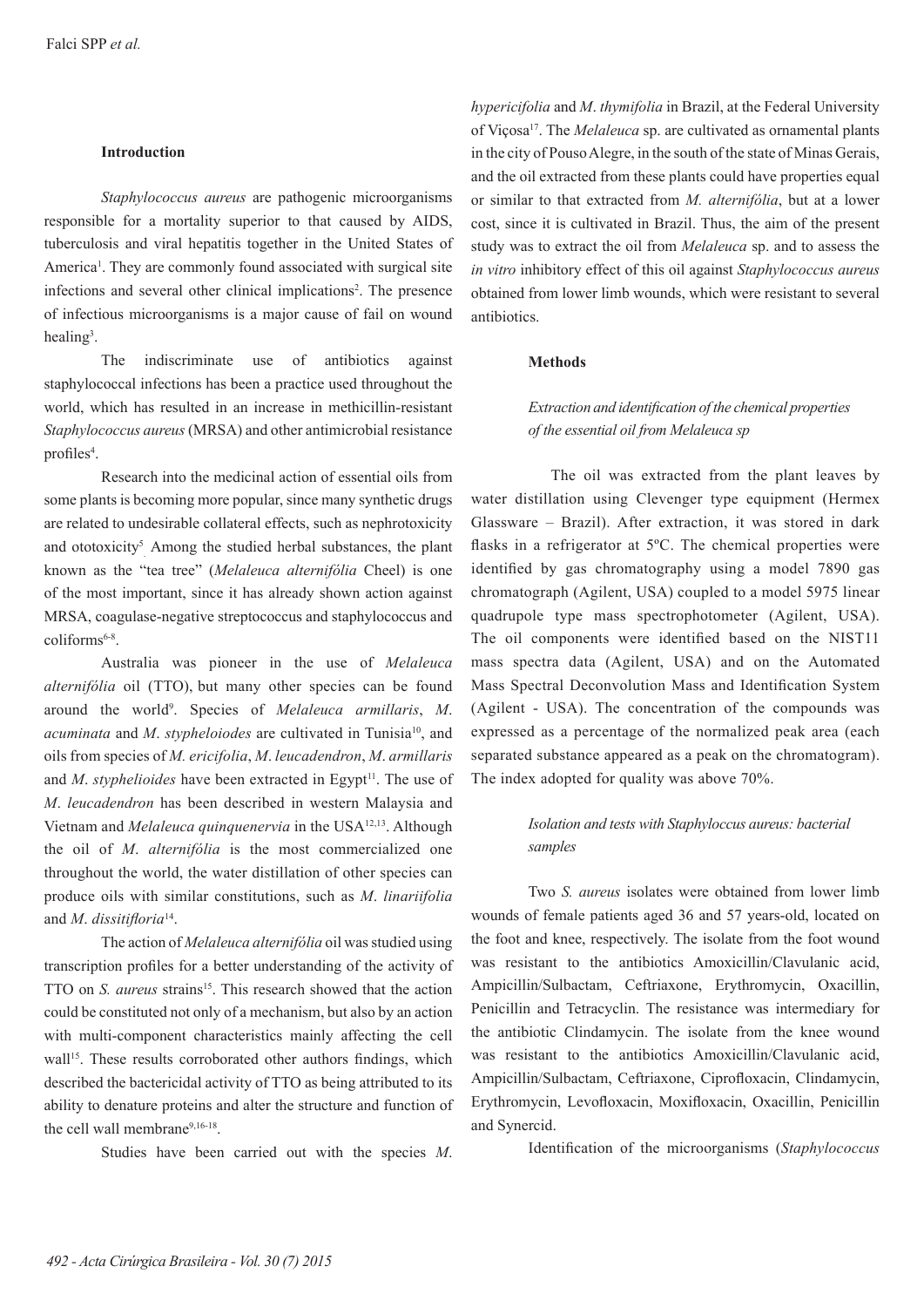*aureus*) and the test for susceptibility to the antimicrobial agents were carried out by automation using the apparatus MicroScan® auto SCAN-4 System (Siemens, Germany) with the use of the com Pos Combo Type 41 panel (Siemens, Germany), and seeding was carried out using various slopes as the stock cultures, from which they were reactivated and inoculated for determination of the Minimum Inhibitory Concentration (MIC) and Minimum Bactericidal Concentration (MBC).

# *Determination of the Minimum Inhibitory Concentration (MIC)*

From the stock cultures, the *Staphylococci* were transferred to the Thioglycollate medium (Himedia®), incubated at 37°C for 24 hours and then spread on a mannitol salt agar medium and then again incubated at 37ºC for 24 hours. The concentration for the inoculation of each species of *S. aureus* was 1x10<sup>6</sup> CFU (colony forming units)/mL and it was obtained using a sterile swab, which was touched on the surface of 4 to 5 great colonies isolated in the mannitol salt agar plate and emulsified in 3 mL of water for the inoculum (autoclaved deionized water). The final turbidity was equivalent to a 0.5 McFarland turbidity standard. The turbidity was confirmed by the use of the MicroScan® turbidity meter with an interval of  $0.08 \pm 0.02$  (Procedure manual for Gram-Positive Dehydrated Panels-MicroSan®-SIEMENS Panels).

The microorganisms were transferred to Thioglycolate medium (Himedia®) and incubated at 37ºC. Fourteen test tubes, each one containing 5 mL of Mueller-Hinton broth (MHB - Difco Co), were used to determine the MIC of each isolate. Progressive concentrations of the extracted oil were added to 12 tubes, the  $12<sup>th</sup>$  tube being used as the control (smallest oil) concentration, no inoculum). The  $13<sup>th</sup>$  tube was used as the positive growth control (no oil, with inoculum) and the  $14<sup>th</sup>$ tube was used as the negative control (no oil and no inoculum, just the culture medium). The MIC was established for the bacteria isolated from the two lower limb wounds and for the strain *Staphylococcus aureus subsp*. *aureus* (ATCC® 25923™), which is a standard American strain.

The oil concentrations used were: 8; 4; 2; 1; 0.4; 0.2; 0.1; 0.05; 0.025; 0.0125 and 0.00625% and for each tube the assay was carried out in triplicate. After adding the oil, the first 11 tubes (including the positive control) received 250µL of inoculum at a concentration of 1x106 CFU/mL. All the tubes were incubated at 37ºC for 18 hours and then each tube examined visually for the presence of turbidity. The first tube showing turbidity was considered to be that containing the MIC. To enable the solubility of the oils tested in the medium culture, a Tween 80 was used, because this kept the oil soluble for a longer period of time required to perform the tests thus making it efficient. The concentration that was used in the experiments was 5 μL/mL of the final concentration in the culture medium.

## *Determination of the Minimum Bactericidal Concentration (MBC)*

Aliquots of 5 µL were removed from the tubes showing no turbidity and used to seed Petri dishes containing mannitol salt agar (Difco Co. - USA). The lower concentration which not allowed the growth of any colonies on the agar surface was considered to be the MBC, that is, the concentration able to kill all the microorganisms.

### **Results**

A total of 27 peaks were detected in the *Melaleuca* sp. oil, of which 21 are presented in Table 1. The six unidentified peaks could be related to new structures that were not recognized by the data library of the program, or could be peaks that do not separate from the others. There was a slight prevalence of monoterpenes (57.2%) in relation to sesquiterpenes (42.8%). The main monoterpenes were eucalyptol or 1.8 cineol with 70.8%, followed by terpineol with 8.95% and limonene with 8.25%. Of the sesquiterpenes encountered the most abundant was globulol followed by octahydrotetramethyl with 0.82% and 0.62%, respectively.

The values obtained for the MIC and MBC were respectively 0.1% and 0.4% for the *S. aureus* isolate obtained from the foot wound, and 0.2% and 0.4% for the isolate from the knee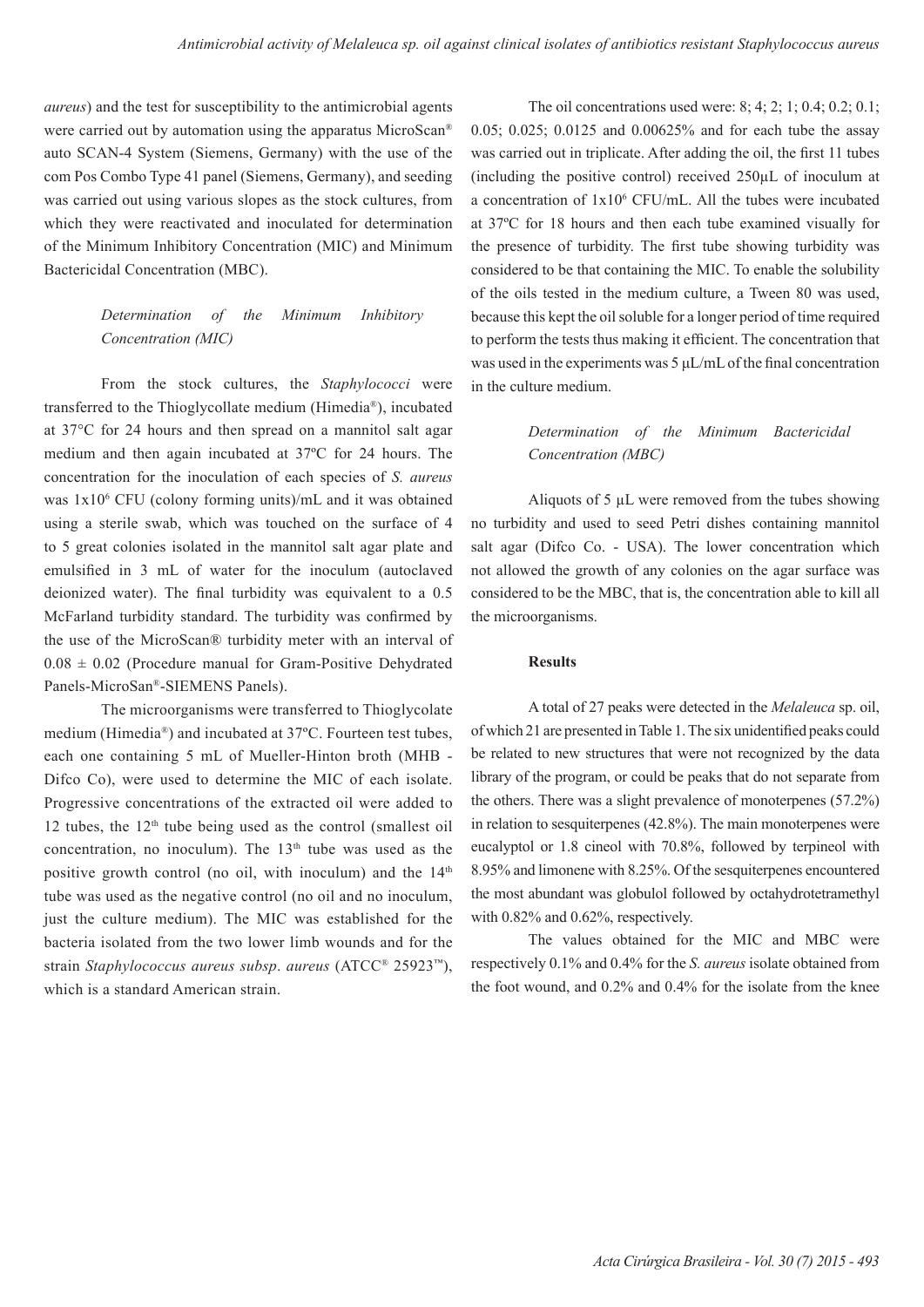| Peak   | <b>RT</b> | <b>Name of Compound</b>                        | % A   | Quality      |
|--------|-----------|------------------------------------------------|-------|--------------|
| 1      | 8.88      | Trimethyl Bicyclic Heptene                     | 3.39  | 97           |
| 2      | 10.20     | Dimethyl Methylene Bicyclic Heptane            | 1.09  | 97           |
| 3      | 10.67     | Myrcene                                        | 1.99  | <b>AMDIS</b> |
| 4      | 11.04     | Methylene Methylethenyl Cyclohexane            | 0.15  | 76           |
| 5      | 11.44     | Methyl Methylethylidene Cyclohexane            | 0.20  | 95           |
| 6      | 11.69     | Tetramethyl Benzene                            | 0.13  | 81           |
| 7      | 11.82     | Limonene                                       | 8.25  | 99           |
| 8      | 11.89     | Eucalyptol                                     | 70.08 | 99           |
| 9      | 12.76     | Terpinene                                      | 0.64  | 94           |
| $10\,$ | 13.67     | Isopropylidene Methyl Bicyclic Hexane          | 0.13  | 89           |
| 11     | 16.03     | Terpineol (isomer)                             | 0.22  | <b>AMDIS</b> |
| 12     | 16.33     | Terpineol (isomer)                             | 0.84  | 93           |
| 13     | 16.72     | Terpineol (isomer)                             | 7.89  | 87           |
| 14     | 22.76     | Not determined                                 | 0.15  |              |
| 15     | 23.02     | Not determined                                 | 0.13  |              |
| 16     | 23.51     | Decahydro Trimethyl Methylene Cyclopropazulene | 0.50  | 95           |
| 17     | 24.06     | Aloaromadendrene                               | 0.27  | 99           |
| 18     | 24.91     | Octahydro Tetramethyl Cyclopropazulene         | 0.62  | 96           |
| 19     | 25.56     | Hexahydro Dimethyl Methyl Ethyl Naphthalene    | 0.43  | 90           |
| 20     | 26.45     | Not determined                                 | 0.12  |              |
| 21     | 26.65     | Not determined                                 | 0.21  |              |
| 22     | 27.03     | Globulol                                       | 0.82  | 98           |
| 23     | 27.23     | Octahydro Dimethyl Methyl Ethenyl Azulene      | 0.45  | 87           |
| 24     | 27.26     | Not determined                                 | 0.34  |              |
| 25     | 27.45     | Eudesmol                                       | 0.29  | <b>AMDIS</b> |
| 26     | 27.92     | Not determined                                 | 0.32  |              |
| 27     | 28.03     | Hexahydro Dimethyl Methylethyl Naphthalene     | 0.23  | 87           |

**TABLE 1** - Compounds detected in the *Melaleuca* sp. oil sample.

Peak: Peak number according to elution order from the column.

**RT:** Retention time from the column in minutes.

Name of compound: Most common name of compound identified.

**%A:** Percentage of normalized area which indicates the relative distribution of the compounds in the sample.

**Quality:** Thethis is the search index in the database that reflects the similarity of the mass spectrum obtained with those registered in the libraries used. Quality indexes > 70 were adopted.

**AMDIS:** Automated Mass Spectral Deconvolution Mass and identification System.

wound. For the strain ATCC® 25923™ the MIC and MBC were respectively 0.2% and 0.4%.

### **Discussion**

Carson *et al.*<sup>9</sup> reported that the oil isolated from the tea tree (*M. alternifolia*) was constituted of terpene hydrocarbons, mainly monoterpenes, sesquiterpenes and other associated alcohols. The same was observed in the present study with very similar percentages. Nevertheless, comparing the compounds of the two plants, *Melaleuca* sp. and *M. alternifolia*, differences can

be found in the constitutions of the oils, such as a prevalence of eucalyptol (1.8 cineol) in the Brazilian sample and terpinen-4-ol as the main constituent described in the Australian samples<sup>9</sup>.

One of the difficulties of establishing phytotherapy as a medical practice is the lack of standardization of the chemical constituents of the plants. This has frequently been reported in the literature, and other authors have described the variations in the constituents of *Melaleuca alternifolia* oil, even when using the same varieties or chemotypes or even from different samples9,19. The oil extracted from *Melaleuca* sp. is rich in eucalyptol (1.8 cineol) and, in recent years, research has attributed antimicrobial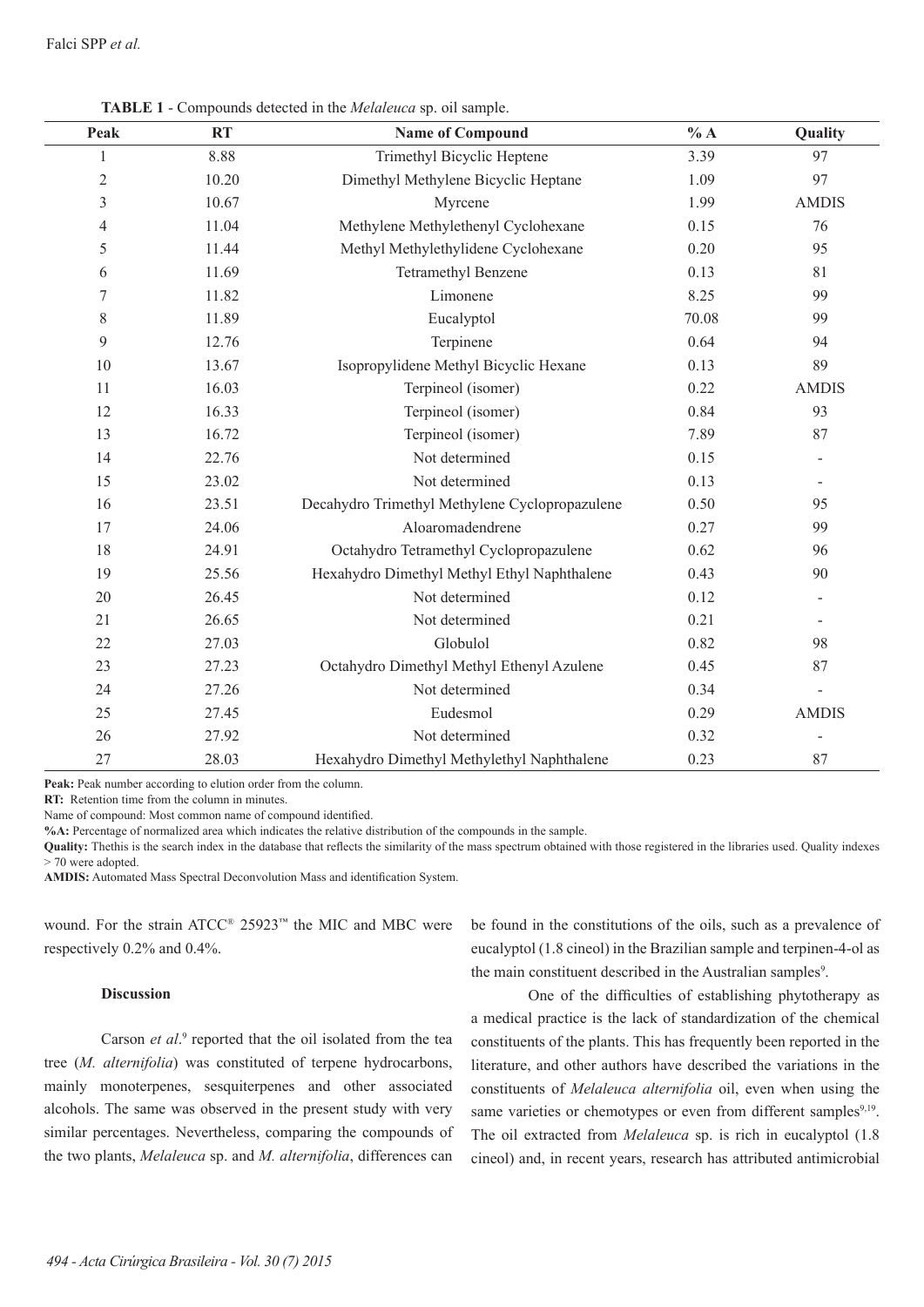action to this molecule, which acts by facilitating permeability of the membranes of microorganisms such as *S. aureus*<sup>9</sup>. The eucalyptol found in the Brazilian sample opens the possibility for future studies on the action of this substance against pathogenic bacteria, particularly those of the genus *S. aureus.* In fact, *in vitro*, its action was just as efficient as the oils cultivated in Australia, which have terpinen-4-ol as the main antimicrobial agent.

Data related to the MIC and MBC were also obtained by Cox *et al*. 16 when they studied the action of the tea tree against *E*. *coli* (AG100) and *S*. *aureus* (NCTC 8325). The MIC obtained by these authors for the isolate of *Staphylococcus aureus* (ATCC® 25923), an oral pathogen, was 0.1% and the MBC 0.4%17. Other studies have shown that oils rich in monoterpenes and sesquiterpenes have bactericidal and bacteriostatic characteristics<sup>20,21</sup>. The *Melaleuca* sp. oil controlled the bacterial strains in a highly efficient way at a very low concentration, showing itself to be a good antimicrobial agent.

Possibly the *S. aureus* isolates are not always inhibited by such low doses of the *Melaleuca* sp. oil, since results for the susceptibility observed in 20 clinical MRSA samples, obtained from South Korean patients, showed values for MIC and MBC much higher than those observed in the present study<sup>21</sup>. In this same line of research, the MICs of 13 essential oils were evaluated in relation to 65 bacterial strains, amongst which *S. aureus*, including two metacycline susceptible strains and five methicillin susceptible strains<sup>22</sup>. These authors classified the oils based on their antimicrobial activities in relation to the genus *Staphylococcus*. The oil from the *Melaleuca alternifolia* was included in the group showing bactericidal activity at concentrations above  $2\%$  after 24 hours<sup>22</sup>. They also showed that other types of essential oil showed greater bactericidal activity, in which the action occurred at concentrations equal or below  $2\%$  and in a time not exceeding 30 minutes<sup>22</sup>.

Since 1990s, studies with plants from the genus *Melaleuca*  have foccused on their bactericidal action against microorganisms that had acquired antibiotic resistance, principally the methicillinresistant *S. aureus*<sup>9</sup>. The search for active principles with the capacity to substitute common antibiotics, to which many strains of microorganisms already show resistance, has been one of the priorities on the current world scenario.

#### **Conclusion**

*Melaleuca* sp. oil extracted in Brazil showed bactericidal potential *in vitro* against the bacterial isolates obtained from lower limb wounds and also to the standard *S. aureus* strain (ATCC® 25923™).

### **References**

- 1. Boucher HW, Corey GR. Epidemiology of methicillin-resistant *Staphylococccus aureus*. Clin Infect Dis. 2008;46:344-9. doi: 10.1086/533590.
- 2. van Hal SJ, Jensen SO, Vaska VL, Espedido BA, Paterson DL, Gosbell IB. Predictors of mortality in *Staphylococcus aureus* bacteremia. Clin Microbiol Rev. 2012;25:362-86. doi: 10.1128/ CMR.05022-11.
- 3. Manring MM, Hawk A, Calhoun JH, Andersen RC. Treatment of war wounds. A historical review. Clin Orthop Relat Res. 2009;467:2168–91. doi: 10.1007/s11999-009-0738-5.
- 4. Friedrich AW. Patient safety mission for the future Healthcareassociated infections and antibiotic resistances. Anasthesiol Intensivmed Notfallmed Schmerzther. 2014;49:474-82. PMID: 25137207.
- 5. Lang G, Buchbauer G. A review on recent research results (2008– 2010) on essential oils as antimicrobials and antifungals. A review. Flavour Frag J. 2012;27:13–39. doi: 10.1002/ffj.2082.
- 6. Carson CF, Cookson BD, Farrelly HD, Riley TV. Susceptibility of methicillin-resistant *Staphylococcus aureus* to the essential oil of *Melaleuca alternifolia*. J Antimicrob Chemoter. 1995;35:421-4. PMID: 7782258.
- 7. Carson CF, Hammer KA, Riley TV. *In-vitro* activity of the essential oil of *Melaleuca alternifolia* against *Streptococcus* spp. J Antimicrob Chemother. 1996;7:1177–8. PMID: 8836821.
- 8. Hammer KA, Carson CF, Riley TV. Susceptibility of transient and commensal skin flora to the essential oil of *Melaleuca alternifolia* (tea tree oil). Am J Infect Control. 1996;24:186–9. PMID: 8806995.
- 9. Carson CF, Hammer KA, Riley TV. *Melaleuca alternifólia* (tea tree) oil: a review of antimicrobial and other medicinal properties. Clin Microbiol Rev. 2006;19:50–62. PMID: 16418522.
- 10. Amri I, Mancini E, Martino L, Marandino A, Lamia H, Molshen H, Bassen J, Scognamiglio M, Reverchon E, Feo V. Chemical composition and biological activities of essential oil from tree *Melaleuca* species grown in Tunisia. Int J Mol Sci. 2012;13:16580- 91. PMID: 23443119.
- 11. Farag RS, Shalaby AS, El-Baroty GA, Ibrahim NA, Ali MA, Hassan EM. Chemical and biological evaluation of the essential oils of different *Melaleuca* species. Phytother Res. 2004;18:30-5. PMID: 14750197.
- 12. Brinkman WJ, Xuan VT. *Melaleuca leucadendron*, a useful and versatile tree for acid sulphate soils and some other poor environments. Int Tree Crops J. 1991;6:261-74. doi: 10.1080/01435698.1991.9752891.
- 13. Porazinska DL, Pratt PD, Glblin-Davis RM. Consequences of *Melaleuca quinquenervia* Invasion on Soil Nematodes in the Florida Everglades. J Nematol. 2007;39:305–12. PMID: 19259503.
- 14. Arbujai T, Natsheh FM. Planted ued in cosmetics. Phytother Res. 2003;17:987-1000. PMID: 14595575.
- 15. Cuaron JA, Dulal S, Song Y, Singh AK, Montelongo CE, Yu W, Nagarajan V, Jayaswal RK, Wilkinson BJ, Gustafson, JE. Tea tree oil-induced transcriptional alterations in *Staphylococcus aureus*. Phytother Res. 2013;27:390-6. PMID: 22619070.
- 16. Cox SD, Mann CM, Markham JL, Bell HC, Gustafson JE, Warmington JR, Wyllie SG. The mode of antimicrobial action of the essential oil of *Melaleuca alternifolia* (tea tree oil). J Appl Microbiol. 2000;88:170-5. PMID: 10735256.
- 17. Thosar N, Basak S, Bahadure RN, Rajurkar M. Antimicrobial efficacy of five essential oils against oral pathogens: an in vitro study. Eur J Dent. 2013;7:71-7. PMID: 24966732.
- 18. Gustafson JE, Liew YC, Chew S, Effectsof tea tree oil on *Escherichia coli*. Lett Appl Microbiol. 1998;26:194-8. PMID: 9569708.
- 19. Sikemma J, de Bont JA, Poolman B. Mechanisms of membrane toxicity of hidrocarbons. Microbiol Rev. 1995;59:201-22. PMID: